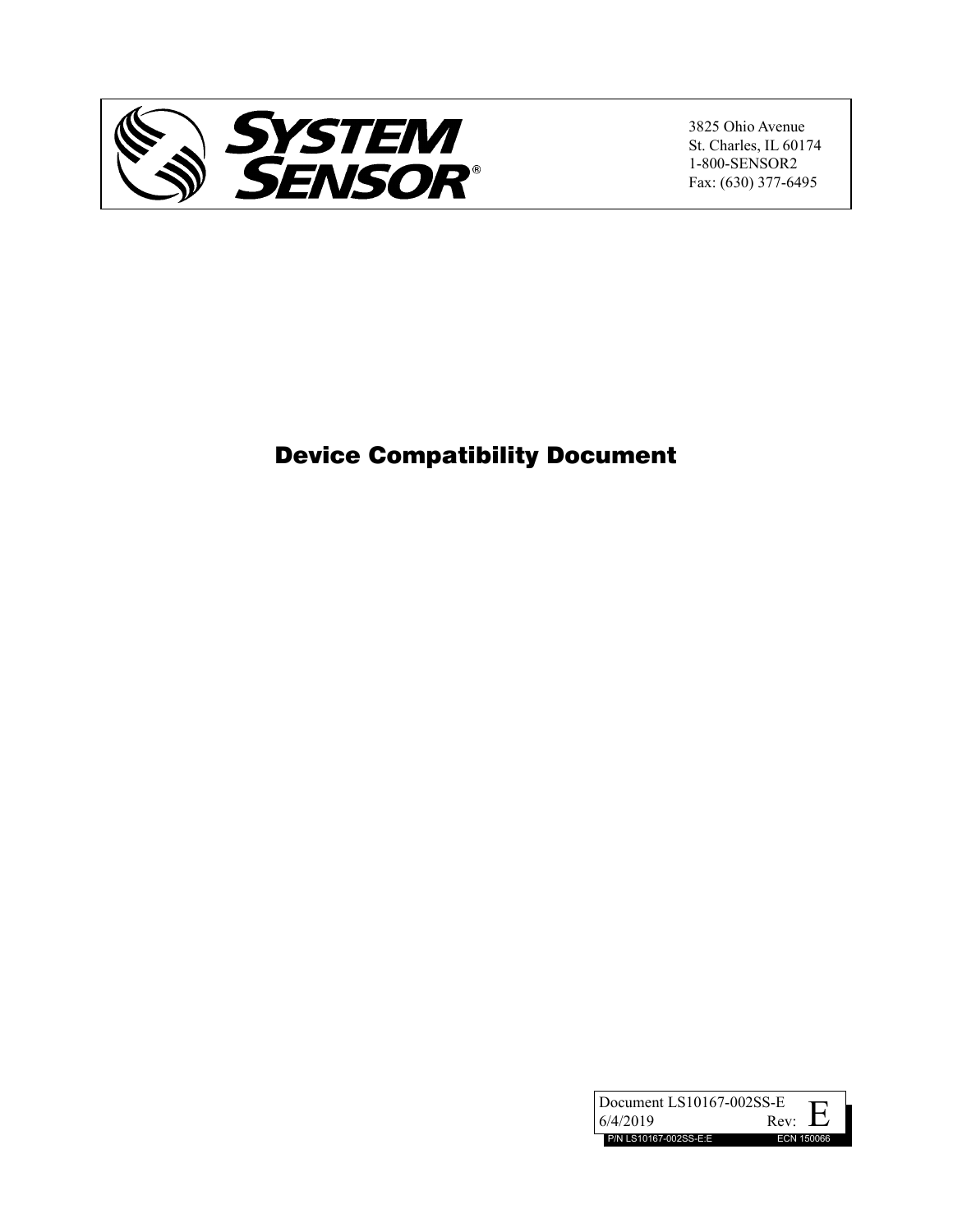# **Table of Contents**

| Automatic Water Control Valves (FM-Approved) For Preaction and Deluge Sprinkler Releasing Applications8 |  |
|---------------------------------------------------------------------------------------------------------|--|
|                                                                                                         |  |
|                                                                                                         |  |
|                                                                                                         |  |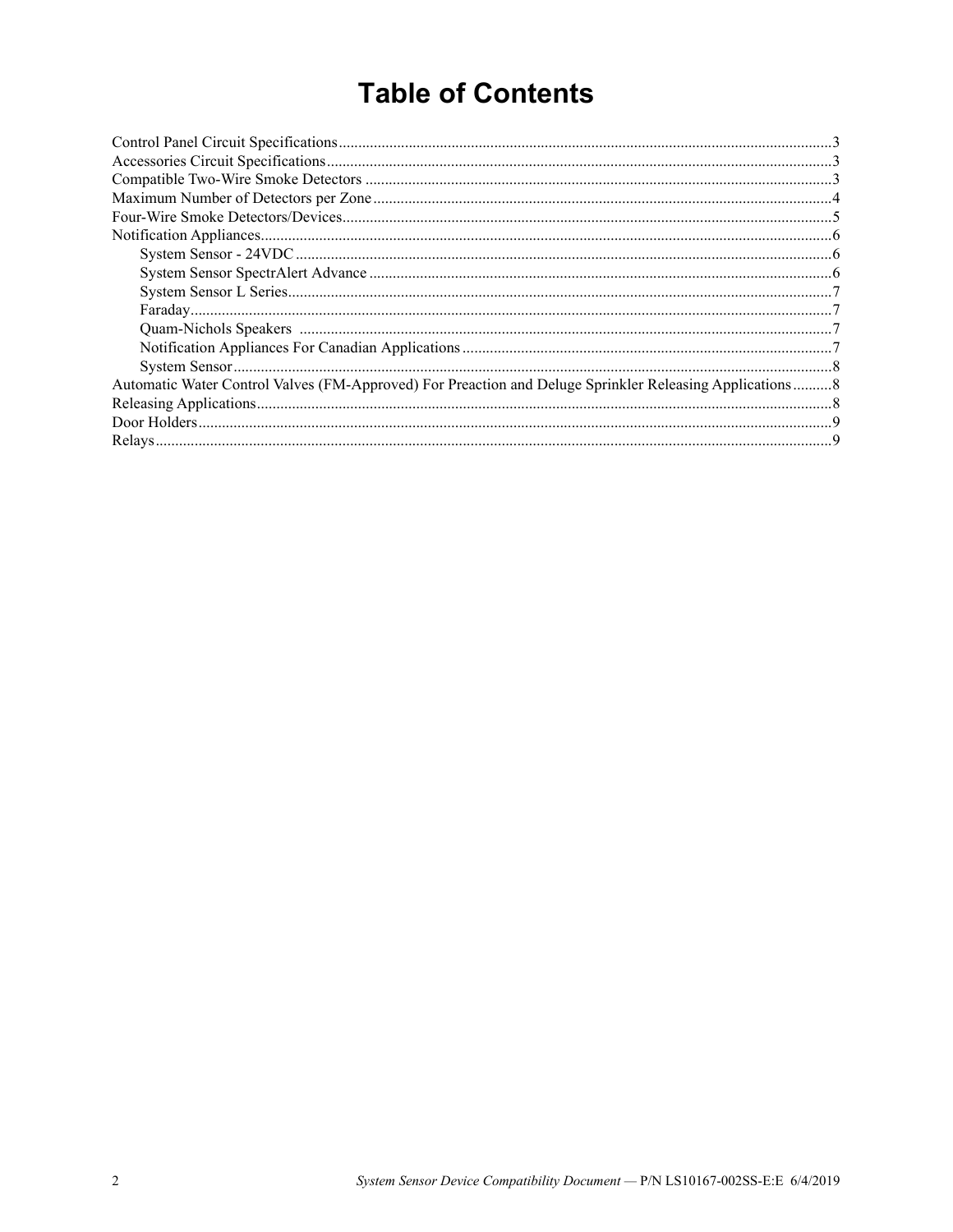## <span id="page-2-0"></span>**Control Panel Circuit Specifications**

#### **PDRP-2001(E)(C)**

Initiating Device Circuit Voltage: 17.18 - 20.48 Max Detector Circuit Standby Current: 2.0mA/circuit Compatibility Identifier: "A" NAC Power: Filtered (Special Application)

## <span id="page-2-1"></span>**Accessories Circuit Specifications**

#### **411-UDAC**

#### **Universal Digital Alarm Communicator**

Compatibility Identifier: "A"

PCA Board Revision: All

Max Detector Circuit Standby Current: 2.0mA/ckt Initiating Device Circuit Voltage: 8.6 - 13.5VDC NAC Power: Full Wave Rectified (Special App)

PCB Board Revision: Revision E

Max Detector Circuit Standby Current: 1.8mA/ckt Initiating Device Circuit Voltage: 8.5 - 13.1VDC NAC Power: Filtered (Special Application)

PCB Board Revision: Revision F or later Max Detector Circuit Standby Current: 2.0mA/ckt Initiating Device Circuit Voltage: 10.3 - 12.6VDC NAC Power: Filtered (Special Application) Revision level can be found on lower right edge of board

#### **FCPS-24FS6(E)(C), FCPS-24FS8(E)(C) Field Charger Power Supply**

Input Voltage 9 to 32 VDC NAC Power: Filtered (Special Application)

## <span id="page-2-2"></span>**Compatible Two-Wire Smoke Detectors**

| <b>Model</b>           | <b>Detector</b><br>ID | <b>Detector</b><br><b>Type</b> | <b>Base</b><br><b>Model</b>                 | <b>Base</b><br>ID | <b>Standby</b><br>Current (uA) |
|------------------------|-----------------------|--------------------------------|---------------------------------------------|-------------------|--------------------------------|
| System Sensor 2W-B     | A                     | Photoelectric I3               | N/A                                         | N/A               | 100                            |
| System Sensor 2WT-B    | A                     | Photoelectric I <sup>3</sup>   | N/A                                         | N/A               | 100                            |
| System Sensor 1100/D   | A                     | Ionization                     | N/A                                         | N/A               | 100                            |
| System Sensor 1151     | A                     | lon                            | B401 / B110LP / B116LP                      | A                 | 120                            |
| System Sensor 1400     | A                     | lon                            | N/A                                         | N/A               | 100                            |
| System Sensor 1451     | A                     | lon                            | B401B/B406B/B110LP/<br><b>B116LP</b>        | A                 | 120                            |
| System Sensor 1451DH   | A                     | lon                            | DH-400                                      | A                 | 120                            |
| System Sensor 1800     | A                     | lon                            | N/A                                         | N/A               | 120                            |
| System Sensor 1851B    | A                     | lon                            | B101B / B107B                               | A                 | 120                            |
| System Sensor 1851DH   | A                     | lon                            | <b>DH1851DC</b>                             | A                 | 120                            |
| System Sensor 2151     | A                     | Photo                          | B401 / B110LP / B116LP                      | A                 | 120                            |
| System Sensor 2300T    | A                     | Photo / Therm.                 | N/A                                         | N/A               | 120                            |
| System Sensor 2400     | A                     | Photo                          | N/A                                         | N/A               | 120                            |
| System Sensor 2400AIT  | A                     | Photo / Iso. Therm. / Horn     | N/A                                         | N/A               | 120                            |
| System Sensor 2400AT   | A                     | Photo / Therm. / Horn          | N/A                                         | N/A               | 120                            |
| System Sensor 2400TH   | A                     | Photo / Therm.                 | N/A                                         | N/A               | 120                            |
| System Sensor 2451     | A                     | Photo                          | B401B / B406B / DH-400 /<br>B110LP / B116LP | A                 | 120                            |
| System Sensor 2451TH   | A                     | Photo / Therm.                 | B401B / B406B / B110LP /<br><b>B116LP</b>   | A                 | 120                            |
| System Sensor 2800     | A                     | Photo                          | N/A                                         | N/A               | 120                            |
| System Sensor 2800TH   | A                     | Photo / Therm.                 | N/A                                         | N/A               | 120                            |
| System Sensor 2851B    | A                     | Photo                          | B101B / B107B                               | A                 | 120                            |
| System Sensor 2851BTH  | A                     | Photo / Therm.                 | B101B / B107B                               | A                 | 120                            |
| System Sensor 2851DH   | Α                     | Photo                          | <b>DH2851DC</b>                             | A                 | 120                            |
| System Sensor 2100/D/S | A                     | Photoelectric                  | N/A                                         | N/A               | 100                            |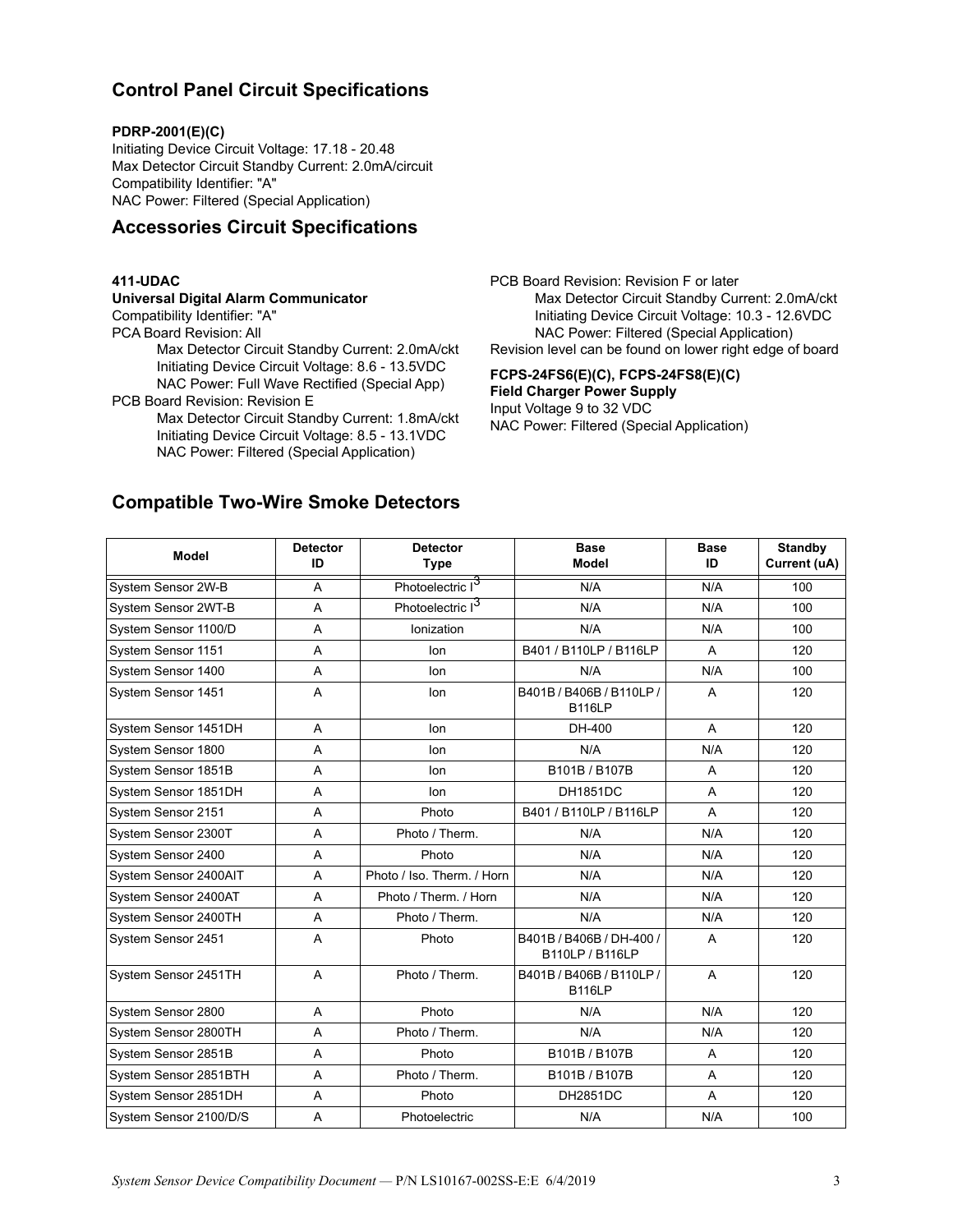| Model                   | <b>Detector</b><br>ID | <b>Detector</b><br>Type | <b>Base</b><br>Model | <b>Base</b><br>ID | <b>Standby</b><br>Current (uA) |
|-------------------------|-----------------------|-------------------------|----------------------|-------------------|--------------------------------|
| System Sensor 2100T/D/S | А                     | <b>Photoelectric</b>    | N/A                  | N/A               | 100                            |
| System Sensor DH100P    | А                     | Photoelectric           | N/A                  | N/A               | 120                            |
| System Sensor DH100LP   | A                     | <b>Photoelectric</b>    | N/A                  | N/A               | 120                            |
| System Sensor 2WTA-B    |                       | <b>Photoelectric</b>    | N/A                  | N/A               | 100                            |
| System Sensor 2WTAR-B   |                       | Photoelectric           | N/A                  | N/A               | 100                            |

# <span id="page-3-0"></span>**Maximum Number of Detectors per Zone**

When using two-wire smoke detectors containing supplementary relays or indicators, the operation of more than one detector per zone cannot be ensured.

| <b>Model Number</b> | <b>Base Model</b>               | <b>PDRP-2001</b> |
|---------------------|---------------------------------|------------------|
| $2W-B$              | N/A                             | 16               |
| 2WT-B               | N/A                             | 16               |
| 1100/D              | N/A                             | 20               |
| 1151                | B401 / B110LP / B116LP          | 16/16/1          |
| 1400                | N/A                             | 20               |
| 1451                | B401B / B406B / B110LP / B116LP | 16/1/16/1        |
| 1451DH              | DH-400                          | 16               |
| 1800                | N/A                             | N/A              |
| 1851B               | <b>B101B</b>                    | N/A              |
| 1851B               | <b>B107B</b>                    | N/A              |
| 1851DH              | <b>DH1851DC</b>                 | 16               |
| 2100/D/S            | N/A                             | 16               |
| 2100T/D/S           | N/A                             | 16               |
| 2151                | B401 / B110LP / B116LP          | 16/16/1          |
| 2300T               | N/A                             | 16               |
| 2400                | N/A                             | 16               |
| 2400AIT             | N/A                             | $\mathbf{1}$     |
| 2400AT              | N/A                             | $\mathbf{1}$     |
| 2400TH              | N/A                             | 16               |
| 2451                | B401B / B406B / B110LP / B116LP | 16/1/16/1        |
| 2451                | DH-400                          | 16               |
| 2451TH              | B401B / B406B / B110LP / B116LP | 16/1/16/1        |
| 2800                | N/A                             | N/A              |
| 2800TH              | N/A                             | N/A              |
| 2851B               | <b>B101B</b>                    | N/A              |
| 2851B               | <b>B107B</b>                    | N/A              |
| 2851BTH             | <b>B101B</b>                    | N/A              |
| 2851BTH             | <b>B107B</b>                    | N/A              |
| 2851DH              | DH2851DC                        | 16               |
| <b>DH100P</b>       | N/A                             | 16               |
| DH100LP             | N/A                             | 16               |
| 2WTA-B              | N/A                             | 1                |
| 2WTAR-B             | N/A                             | $\mathbf{1}$     |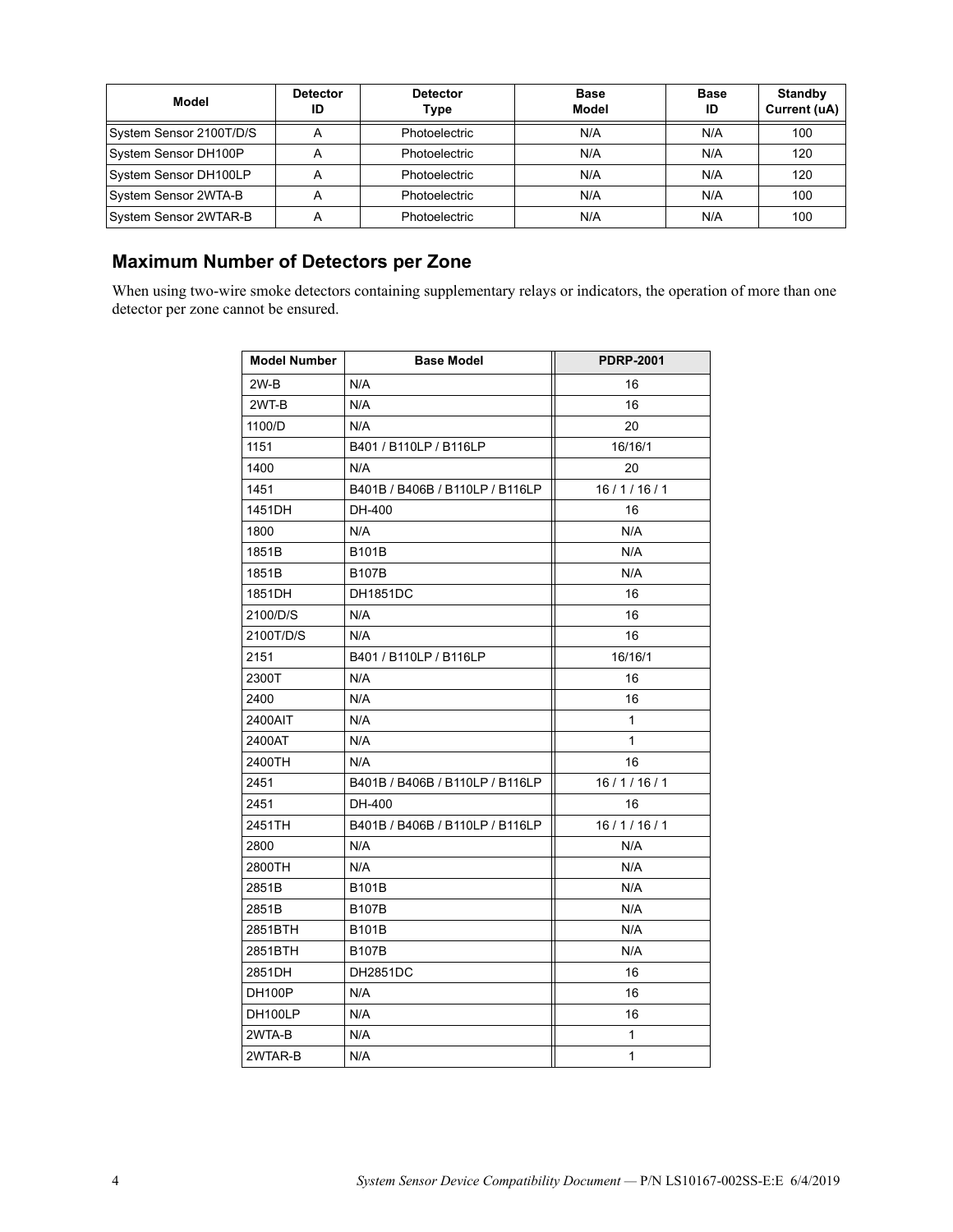# <span id="page-4-0"></span>**Four-Wire Smoke Detectors/Devices**

| <b>Smoke Detector/Base</b>                    | <b>Detector Type</b>                                     |         | <b>Alarm Current</b><br>(mA) |  |  |  |
|-----------------------------------------------|----------------------------------------------------------|---------|------------------------------|--|--|--|
| System Sensor B112LP                          | Base                                                     | 0.12    | 36                           |  |  |  |
| System Sensor B114LP                          | Base                                                     |         |                              |  |  |  |
| System Sensor B404B                           | Base                                                     | $\star$ | $\star$                      |  |  |  |
| System Sensor DH100ACDC                       | Photoelectric                                            | 0.15    | 0.70                         |  |  |  |
| System Sensor DH100ACDCLP                     | Photoelectric                                            | 0.15    | 0.70                         |  |  |  |
| System Sensor DH100ACDCLWP                    | Photoelectric                                            | 0.15    | 0.70                         |  |  |  |
| System Sensor DH400ACDCI                      | <b>Ionization Duct</b>                                   | 25      | 95                           |  |  |  |
| System Sensor DH400ACDCP                      | Photoelectric Duct                                       | 25      | 95                           |  |  |  |
| System Sensor 1112/24/D                       | Ionization                                               | 0.05    | 50                           |  |  |  |
| System Sensor 1424                            | Ionization                                               | 0.10    | 41                           |  |  |  |
| System Sensor 1451 (w/ B402B/B112LP Base)     | Ionization                                               | 0.10    | 39                           |  |  |  |
| System Sensor 2112/24ATR                      | Photoelectric                                            | 0.50    | 60/70                        |  |  |  |
| System Sensor 2112/24AITR                     | Photoelectric                                            | 0.50    | 60/70                        |  |  |  |
| System Sensor 2112/24/D                       | Photoelectric                                            | 0.05    | 50                           |  |  |  |
| System Sensor 2112/24R                        | Photoelectric                                            | 0.50    | 60/70                        |  |  |  |
| System Sensor 2112/24TR                       | Photoelectric                                            | 0.50    | 60/70                        |  |  |  |
| System Sensor 2112/24T/D                      | Photoelectric w/135° Thermal                             | 0.05    | 50                           |  |  |  |
| System Sensor 2112/24TSRB                     | Photoelectric w/135° Thermal<br><b>Supervisory Relay</b> | 15      | 45                           |  |  |  |
| System Sensor 2312/24TB                       | Photoelectric                                            | 0.12    | 50                           |  |  |  |
| System Sensor 2412 (12 volt)                  | Photoelectric                                            | 0.12    | 77                           |  |  |  |
| System Sensor 2412AT (12 volt)                | Photoelectric                                            | 0.12    | 58                           |  |  |  |
| System Sensor 2412TH (12 volt)                | Photoelectric                                            | 0.12    | 77                           |  |  |  |
| System Sensor 2424                            | Photoelectric                                            | 0.10    | 41                           |  |  |  |
| System Sensor 2424TH                          | Photoelectric                                            | 0.10    | 41                           |  |  |  |
| System Sensor 2451                            | Photoelectric                                            | 0.10    | 39                           |  |  |  |
| System Sensor 2451TH (with B402B/B112LP Base) | Photoelectric                                            | 0.10    | 39                           |  |  |  |
| System Sensor 2W-MOD                          | Loop Test/Maintence Mod.                                 | 30      | 50                           |  |  |  |
| System Sensor 4W-B (24 Volt)                  | Photoelectric I3                                         | .05     | 23                           |  |  |  |
| System Sensor4WT-B (24 Volt)                  | Photoelectric I <sup>3</sup> w/Therm                     | .05     | 23                           |  |  |  |
| System Sensor 4WTA-B (24 Volt)                | I <sup>3</sup> Photo w/ Therm/Sounder                    | .05     | 35                           |  |  |  |
| System Sensor 4WTR-B (24 Volt)                | I <sup>3</sup> Photo w/ Therm/Relay                      | .05     | 35                           |  |  |  |
| System Sensor 4WTAR-B (24 Volt)               | I <sup>3</sup> Photo w/<br>Therm/Sounder/Relay           | .05     | 50                           |  |  |  |
| System Sensor 4WITAR-B (24 Volt)              | $I3$ Photo w/<br>IsolatedTherm/Sounder/Relay             | .05     | 50                           |  |  |  |
| System Sensor 2W-MOD2                         | 13 Loop Test/Maintence Mod.                              | .05     | $\star$                      |  |  |  |
| System Sensor RRS-MOD                         | 13 Reversing Relay/Sync<br>Module                        | .05     |                              |  |  |  |
| System Sensor 6424                            | Projected Beam                                           | 10      | 28.4                         |  |  |  |
| System Sensor Beam 1224(S)                    | Projected Beam                                           | 17      | 38.5                         |  |  |  |
| System Sensor OSI-R-SS                        | <b>Conventional Beam</b>                                 | $50*$   | $54*$                        |  |  |  |
| System Sensor OSI-RA-SS                       | <b>Conventional Beam</b>                                 | $50*$   | $54*$                        |  |  |  |
| Contact manufacturer for current draws        |                                                          |         |                              |  |  |  |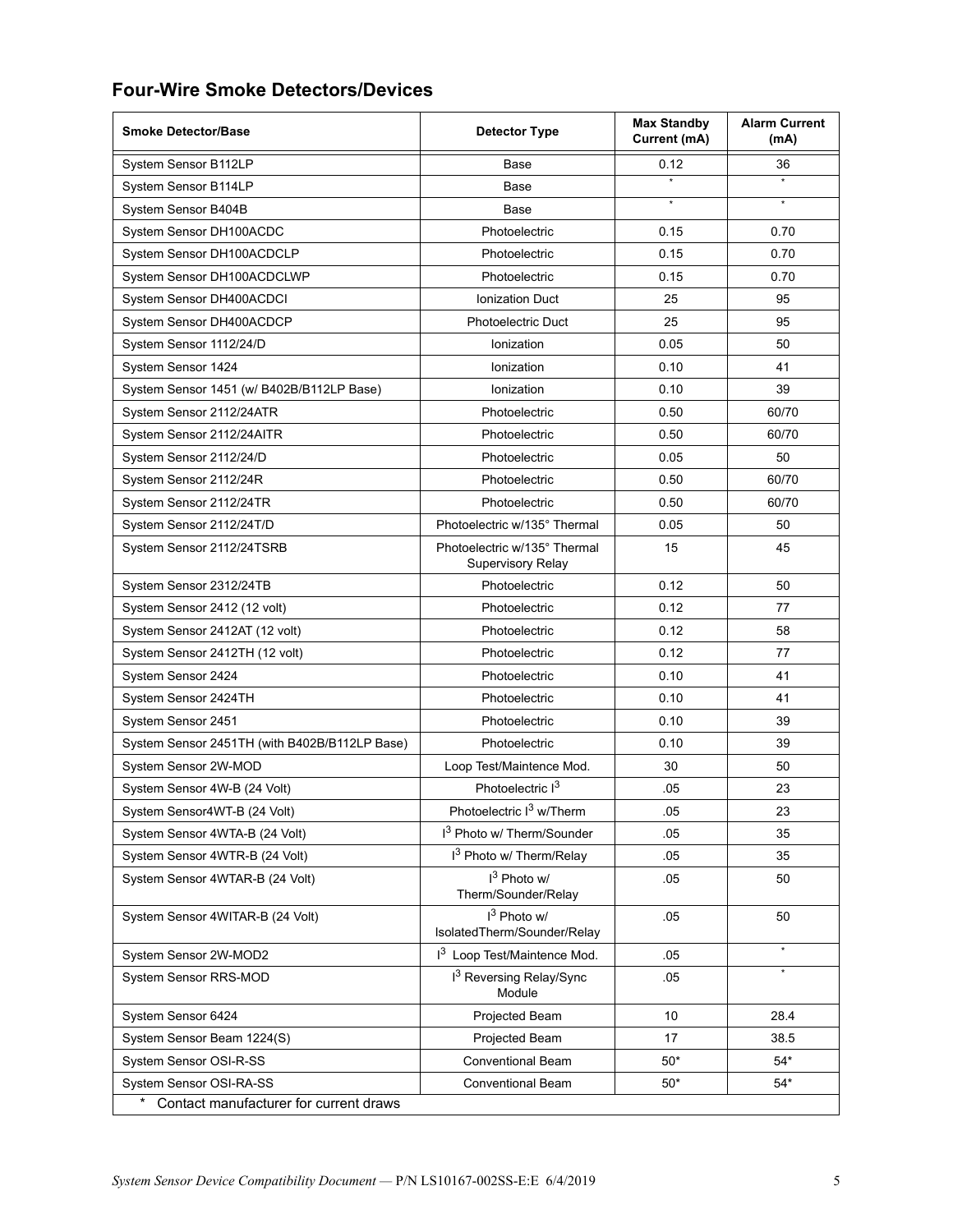# <span id="page-5-0"></span>**Notification Appliances**

Control panels with Notification circuits supplied by Special Application power must use appliances listed in this table.

- Refer to manufacturer's installation instructions for more information.
- Contact manufacturer for current draws or additional options

## <span id="page-5-1"></span>**System Sensor - 24VDC**

Use only 24VDC devices with 24 volt control panels.

| <b>MODEL NUMBER &amp; NOMENCLATURE (System Sensor)</b>                                                                                                                                            |
|---------------------------------------------------------------------------------------------------------------------------------------------------------------------------------------------------|
| CH12/24 Electronic Chime/Sounder                                                                                                                                                                  |
| CH2415, CH241575, CH2475, CH24110 SpectrAlert Chime with Strobe                                                                                                                                   |
| MA-12/24D Electronic Sounder                                                                                                                                                                      |
| MA12/24EH Multi Alert Horn with Mechanical Tone                                                                                                                                                   |
| MAEH24LO, MAEH24LOC, MAEH24LOLA, MAEH24M, MAEH24MC, MAEH2415ADA, MAEH2475ADA,<br>MAEH241575ADA, MAEH24110ADA, MAEH2415ADAS, MAEH241575ADAS Multi Alert Horn with<br><b>Mechanical Tone/Strobe</b> |
| MASS24D, MASS24LO, MASS24M Electronic Sounder/Strobe                                                                                                                                              |
| MASS24LOC, MASS24MC Electronic Ceiling Sounder/Strobe                                                                                                                                             |
| MASS24LOLA Electronic Sounder/Strobe with Fuego lens                                                                                                                                              |
| MASS2415ADA, MASS2475ADA, MASS24110ADA, MASS241575ADA Sounder/Signaling Strobe                                                                                                                    |
| MASS2415ADAS, MASS241575ADAS Sounder/Signaling Strobe w/ Synch. Ckt.                                                                                                                              |
| MDL / MDLW Sync Modules for use with SpectraAlert series                                                                                                                                          |
| P2415, P241575, P2430, P2475, P24110 SpectrAlert Horn/Strobe                                                                                                                                      |
| PA400R, PA400W, PA400B Sounder                                                                                                                                                                    |
| PC24115, PC24177 SpectrAlert Ceiling Mount Horn/Strobe                                                                                                                                            |
| PS24LO Add-on Strobe                                                                                                                                                                              |
| RP2415ADA, RP241575ADA, RP2475ADA, RP24110ADA Retrofit Strobe Plate                                                                                                                               |
| S2415, S241575, S2430, S2475, S24110 SpectrAlert Strobe                                                                                                                                           |
| SC24115, SC24177 SpectrAlert Ceiling Mount Strobe                                                                                                                                                 |
| SP100W24LOC, SP100W24MC Ceiling Speaker/Strobe, 8" round grille                                                                                                                                   |
| SP101R24LO, SP101R24M Speaker/Strobe, 5" square grille                                                                                                                                            |
| SP2C24115, SP2C24177 SpectrAlert Ceiling Mount Speaker Strobe                                                                                                                                     |
| SP2C2415, SP2C2430, SP2C2415/75, SP2C2475, SP2C24110 SpectrAlert Speaker Strobe                                                                                                                   |
| S1224MC, P1224MC, SP1224MC SpectrAlert Strobe                                                                                                                                                     |
| SS24, SS24LO, SS24M, Strobe                                                                                                                                                                       |
| SSM24-6, SSM24-8, SSM24-10 Alarm Bell                                                                                                                                                             |
| SS24LOC, SS24LOBC(beige), SS24MC Ceiling Strobe                                                                                                                                                   |
| SS2415ADA, SS2475ADA, SS24110ADA, SS241575ADA Signaling Strobe                                                                                                                                    |
| SS2415ADAS, SS241575ADAS Signaling Strobe with Synch. Circuit                                                                                                                                     |
| V4R2415ADA, V4R2475ADA, V4R24110ADA, V4R241575ADA Speaker/Signaling Strobe                                                                                                                        |
| SPH-15R, SC2415, SC241575, SC2430, SC2475, SC2495, PC2415, PC242575, PC2430, PC2475                                                                                                               |
| PC2495, SP2C2415, SP2C242575, SP2C495                                                                                                                                                             |

### <span id="page-5-2"></span>**System Sensor SpectrAlert Advance**

System Sensor Spectralert Advance chimes, chime strobes, horns, horn strobes, and strobes base models: CHR, CHW, CHSR, CHSW, HR, HW, MDL3R, MDL3W, P2R, P2W, P2RH, P2WH, P4R, P4W, P4RH, P4WH, PC2R, PC2W, PC2RH, PC2WH, PC4R, PC4W, PC4RH, PC4WH, SCR, SCW, SCRH, SCWH, SR, SW, SRH, SWH, SW-ALERT, SWH-ALERT, MHR, MHW followed by suffixes denoting application (K=outdoor), market and / or markings (P=Plain, SP=Spanish, FR=French, B=Bi-lingual and PG=Portugese).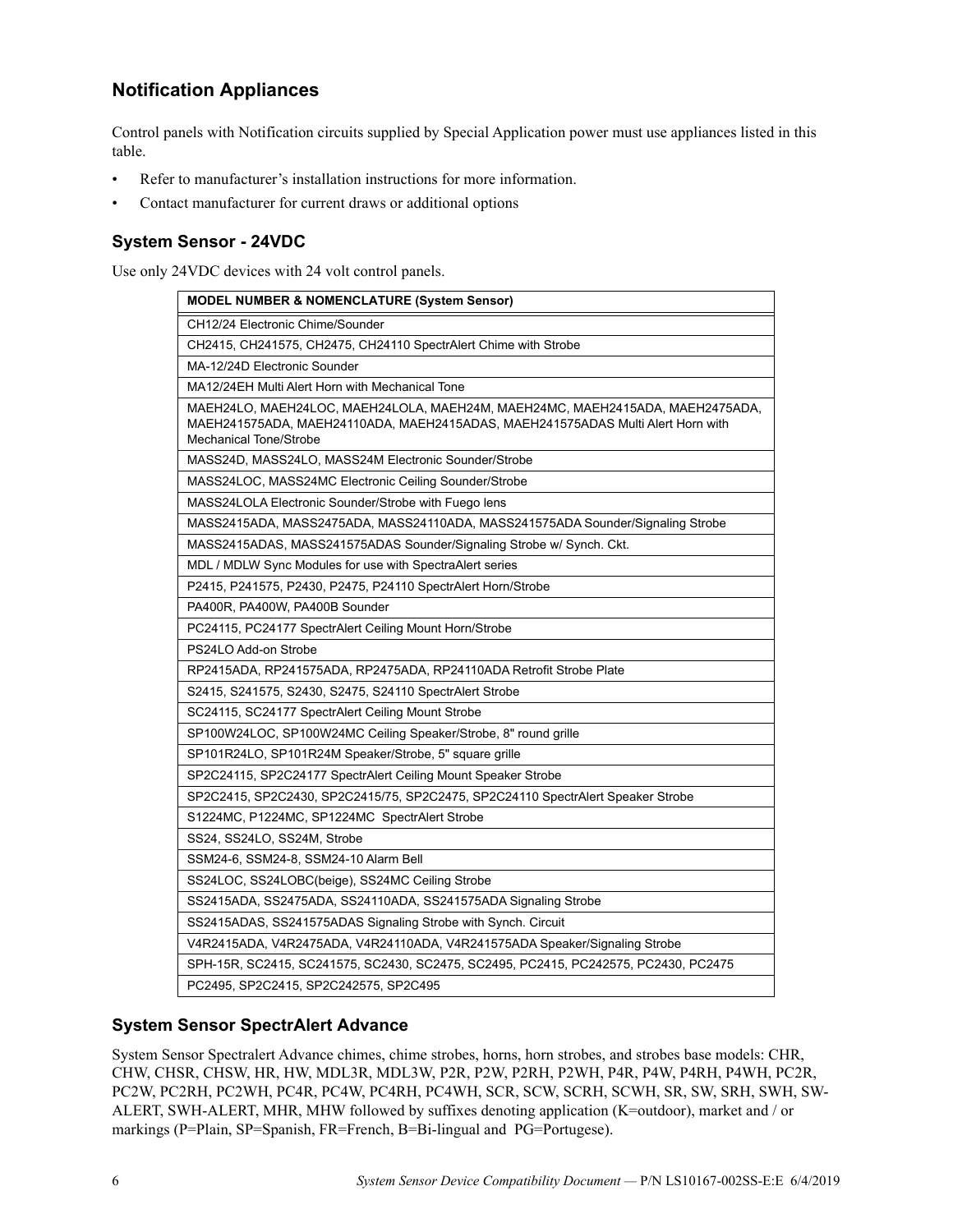System Sensor Spectralert Advance speakers and speaker strobes base models: SEP-SW, SEP-SPSW, SPR, SPW, SPRV, SPWV, SPSR, SPSR-P, SPSW, SPSW-P, SPSW-ALERT, SPSW-CLR-ALERT, SPSRH, SPSRH-P, SPSWH, SWSWH-P SPSRV, SPSWV, SPCR, SPCW, SPCRV, SPCWV, SPSCR, SPSCW, SPSCW-CLR-ALERT, SPSCW-P, SPSCRH, SPSCWH, SPSCWH-P, SPSCRV, SPSCWV, SPSCRVH and SPSCWVH followed by suffixes denoting application (K=outdoor), market (A=Canada) and/ or markings (P=Plain, SP=Spanish, FR=French, B=Bi-lingual and PG=Portugese).

| UL 864 9th Edition |
|--------------------|
| <b>PDRP-2001</b>   |

#### <span id="page-6-0"></span>**System Sensor L Series**

System Sensor L Series chimes, chime strobes, horns, horn strobes, and strobes base models: P2RL, P2WL, PC2RL, PC2WL, P4RL, P4WL, PC4RL, PC4WL, SRL, SWL, SWL-CLR-ALERT, SWL-ALERT, SCRL, SCWL, SCWL-CLR-ALERT, HWL, HRL, CHWL, CHRL, CHSRL, CHSWL, CHCSRL, CHCSWL, P2GRL, P2GWL, SGRL SGWL, HGRL, HGWL followed by suffixes denoting market and / or markings (P=Plain, SP=Spanish, F=French, and E=English).

System Sensor L Series chimes, chime strobes, horns, horn strobes, and strobes base models for use in low frequency (UL 464) applications: HCRL-LF, HCWL-LF, HGRL-LF, HGWL-LF, HRL-LF, HWL-LF, P2RL-LF, P2WL-LF.

System Sensor L Series Expander Plates: SEP-SPSWL (Speaker strobe expander, amber lens, white) and SEP-SPSWL-P (Speaker Strobe Expander, White, Plain).

| UL 864 9th Edition |  |
|--------------------|--|
| PDRP-2001          |  |

#### **PDRP-2001(E)**

#### <span id="page-6-1"></span>**Faraday**

Compatible with the following:

#### **PDRP-2001(E)**

2830, 2831, 2836, 2834, 2837

#### <span id="page-6-2"></span>**Quam-Nichols Speakers**

**UL22/25, UL22/70**

#### <span id="page-6-3"></span>**Notification Appliances For Canadian Applications**

- Refer to manufacturer's installation instructions for more information.
- Contact manufacturer for current draws or additional options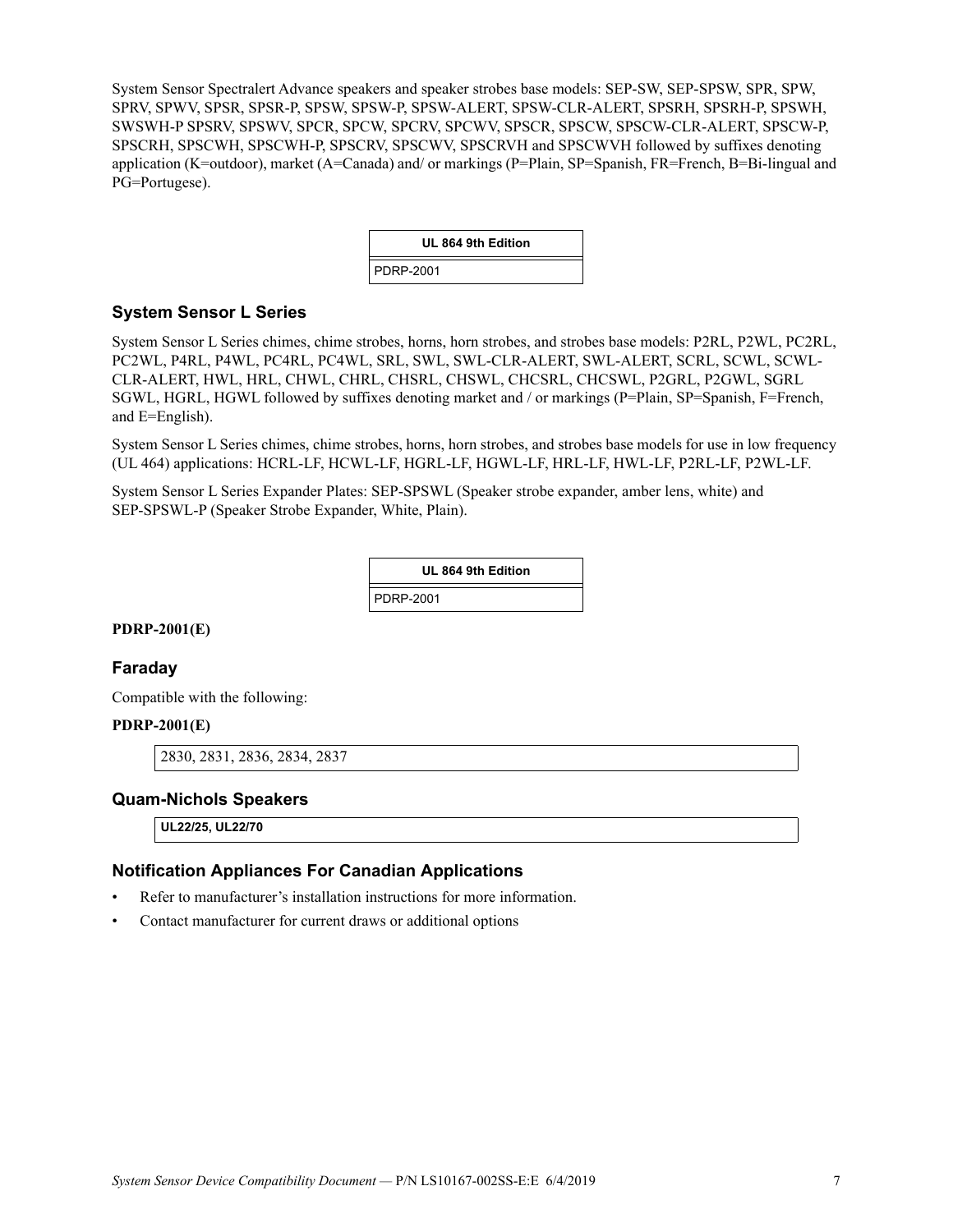#### <span id="page-7-0"></span>**System Sensor**

MDLA / MDLWA Sync Modules, H24A, P1224MCA, P2415A, P241575A, P2475A, P24110A, PC2415A, PC241575A, PC2430A, PC2475A, PC24115A, PC24177AS1224MCA, S2415A, S241575A, S2475A, SC24110A, SC2415A, SC241575A, SC2430A, SC2475A, SC2495A, SC24115A, SC24177A,

SSM24-6A, SSM24-8A, SSM24-10A - Alarm Bells

CHWA, CHRA, HRA, HWA, SRA, SWA, SCRA, SCWA, SRHA, SWHA, SCRHA, SCWHA, P2RA, P2WA, PC2RA, PC2WA, P4RA, P4WA, PC4RA, PC4WA, CHSRA, CHSWA

## <span id="page-7-1"></span>**Automatic Water Control Valves (FM-Approved) For Preaction and Deluge Sprinkler Releasing Applications**

(Section not recognized by UL)

PDRP-2001(E)(C)

Refer to the FM approval guide for automatic water control valves which are compatible with solenoids listed.

| <b>Manufacturer</b>                                 | <b>Model</b>         | Voltage | <b>Watts</b> | Amps   | <b>NPS</b>                   | Orfice | PSI |
|-----------------------------------------------------|----------------------|---------|--------------|--------|------------------------------|--------|-----|
| <b>Solenoid Group A</b>                             |                      |         |              |        |                              |        |     |
| <b>Skinner</b>                                      | LV2LBX25             | 24 VDC  | 11           | 458 mA | 1/2"                         | 5/8"   |     |
| Solenoid Group B - These valves are interchangeable |                      |         |              |        |                              |        |     |
| <b>ASCO</b>                                         | T8210A107            | 24 VDC  | 16.8         | 700 mA | 1/2"                         | 5/8"   |     |
| <b>ASCO</b>                                         | R8210A107            | 24 VDC  | 16.8         | 700 mA | 1/2"                         | 5/8"   |     |
| ASCO                                                | 8210A107             | 24 VDC  | 16.8         | 700 mA | 1/2"                         | 5/8"   |     |
| <b>Solenoid Group C</b>                             |                      |         |              |        |                              |        |     |
| Star Sprinkler Corp.                                | p/n 5550             | 24 VDC  |              |        | part of Model D Deluge Valve |        |     |
| <b>Solenoid Group D</b>                             |                      |         |              |        |                              |        |     |
| <b>ASCO</b>                                         | 8210G207             | 24 VDC  | 10.6         | 440 mA | 1/2"                         | 1/2"   |     |
| <b>Solenoid Group E</b>                             |                      |         |              |        |                              |        |     |
| Skinner                                             | 73218BN4UNLVNOC111C2 | 24 VDC  | 10.0         | 420 mA | 1/2"                         | 5/8"   |     |
| <b>Solenoid Group F</b>                             |                      |         |              |        |                              |        |     |
| <b>Skinner</b>                                      | 73212BN4TNLVNOC322C2 | 24 VDC  | 22.0         | 0.92   | 1/2"                         | 1/2"   | 250 |
| <b>Solenoid Group G</b>                             |                      |         |              |        |                              |        |     |
| Skinner                                             | 71395SN2ENJ1NOH111C2 | 24 VDC  | 10.0         | 420 mA | 1/4"                         | 1/16"  | 250 |

### <span id="page-7-2"></span>**Releasing Applications**

PDRP-2001(E)(C)

#### **Compatible Solenoids**

| <b>Manufacturer</b>      | Model     | <b>Rated Current</b><br><b>DC Milliamps</b> | <b>Rated Voltage</b><br><b>DC Volts</b> |
|--------------------------|-----------|---------------------------------------------|-----------------------------------------|
| Asco                     | HV2740607 | 375                                         | 24                                      |
| Asco                     | HV2838521 | 375                                         | 24                                      |
| Asco                     | HV2740608 | 375                                         | 24                                      |
| <b>Barnbrook Systems</b> | EA45      | 200                                         | 24                                      |
| Honeywell / Skinner      | 701X7028  | 917                                         | 24                                      |
| Kidde-Fenwal             | 890181    | 2000                                        | 24                                      |